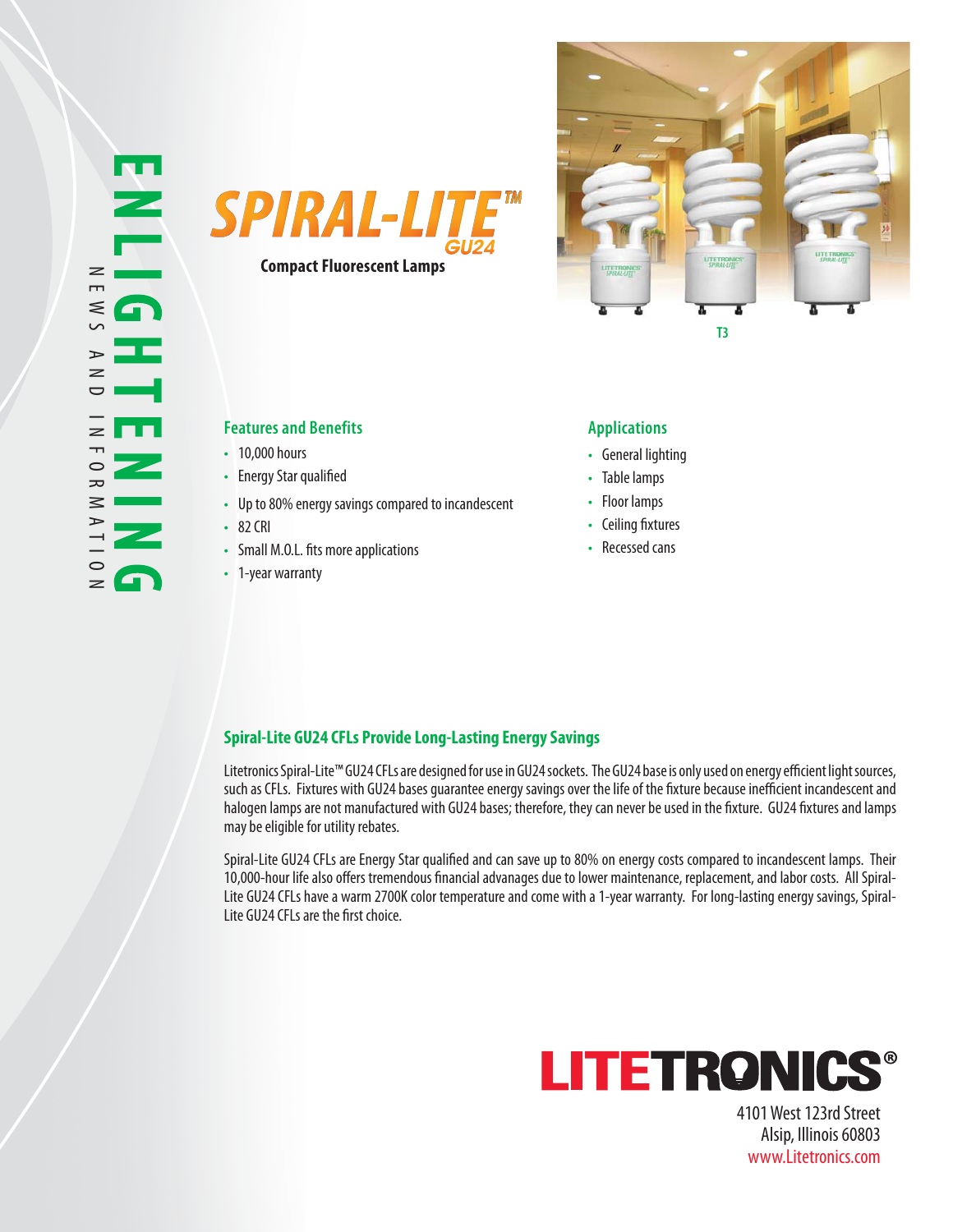# **SPIRAL-LITE<sup>™</sup> Compact Fluorescent Lamps**



| LAMP | <b>WATTS</b>        | <b>BASE</b> | <b>VOLTS</b> | <b>DESCRIPTION</b> | ORDERING<br><b>CODE</b> | OTY/<br>CASE | AVERAGE<br><b>RATED LIFE</b> | <b>CRI</b> | CORRELATED<br>COLOR TEMP(K) | INITIAL<br><b>LUMENS</b> | $M.0.L.***$ | $M.0.0.****$ |
|------|---------------------|-------------|--------------|--------------------|-------------------------|--------------|------------------------------|------------|-----------------------------|--------------------------|-------------|--------------|
|      | $\blacksquare$ 13\$ | GU24        | 120          | 13W T3 27 GU24     | L-13C27                 | 30           | 10,000                       | 82         | 2700                        | 900                      | 3.74''      | 2.05''       |
|      | $= 185$             | GU24        | 120          | 18W T3 27 GU24     | L-18C27                 | 30           | 10,000                       | 82         | 2700                        | .300                     | 4.33''      | 2.12''       |
|      | $\blacksquare$ 23\$ | GU24        | 120          | 23W T3 27 GU24     | $1 - 23C27$             | 30           | 10,000                       | 82         | 2700                        | .725                     | 4.17''      | 2.44''       |

### **SPECIFICATIONS**

| <b>INPUT LINE FREQUENCY</b>     | 50/60 HZ                     |
|---------------------------------|------------------------------|
| <b>RELIABLE OPERATING TEMP.</b> | $5^\circ$ F – 120 $^\circ$ F |
| <b>POWER FACTOR</b>             | > .50                        |

| <b>CONVERSION CHART</b> |  |              |  |  |  |
|-------------------------|--|--------------|--|--|--|
| CFI.                    |  | INCANDESCENT |  |  |  |
| 13-watt                 |  | 60-watt      |  |  |  |
| 18-watt                 |  | 75-watt      |  |  |  |
| 23-watt                 |  | 100-watt     |  |  |  |

**Energy Star Qualified** 

\$ Energy Savings

\*\* Maximum Overall Length (in inches)

\*\*\* Maximum Overall Diameter (in inches)



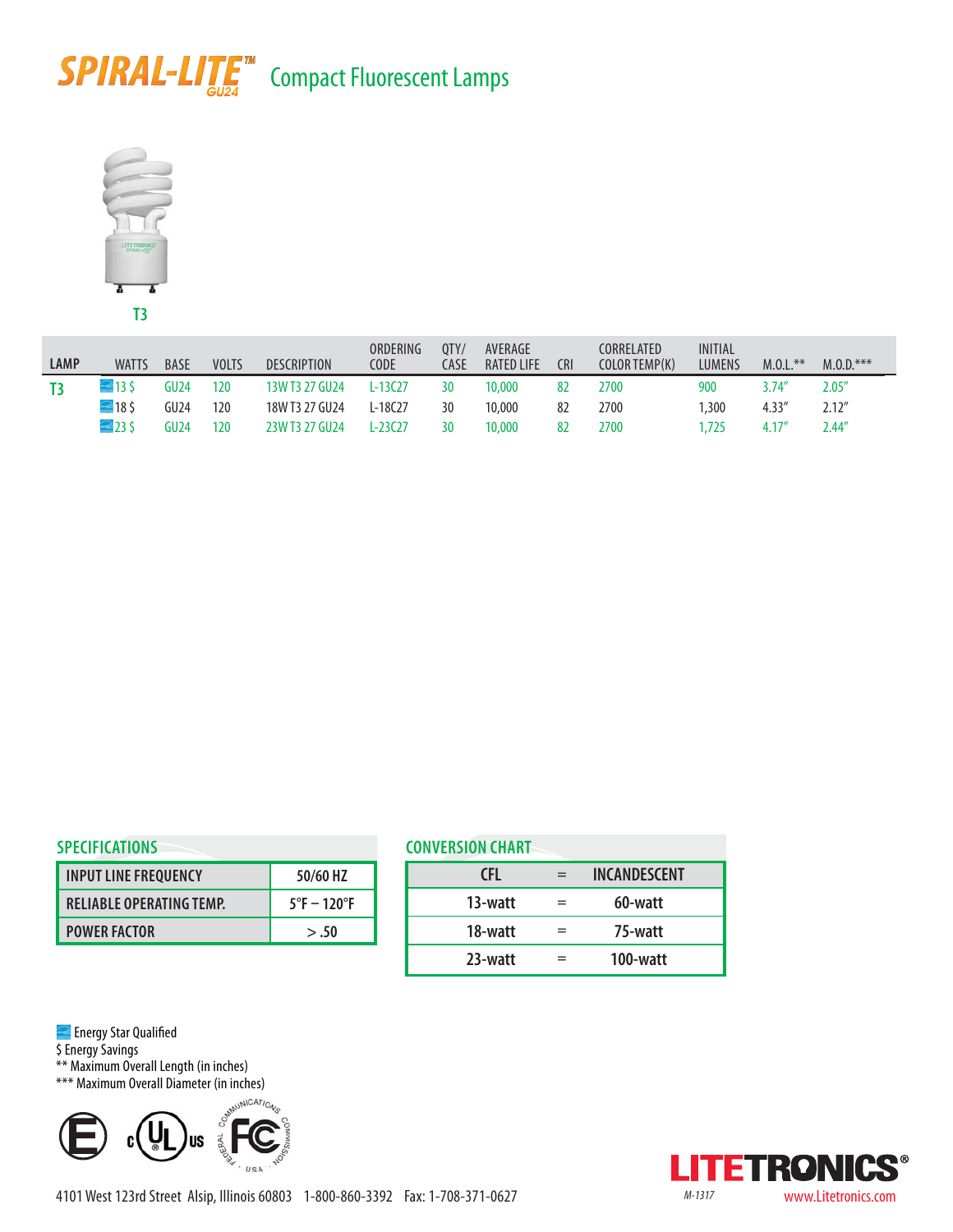# **LITETRONICS®**

# **Material Safety Data Sheet**

# **Product : Compact Fluorescent Lamps (CFL)**

| <b>Company Identification</b> | Litetronics International Inc.,     |
|-------------------------------|-------------------------------------|
|                               | 4101 West, $123^{\text{rd}}$ Street |
|                               | Alsip, IL-60803                     |
|                               | US A                                |
|                               | 1-800-860-3392                      |

#### **Hazardous Ingredients**

#### Lamp Assembly

|                | <b>Phosphor Powder (nuisance dust)</b> | <b>Yttrium Oxide</b> (1314-36-9) | Mercury $(7439-97-6)$ |
|----------------|----------------------------------------|----------------------------------|-----------------------|
| OSHA $(mg/m3)$ | 15                                     |                                  | 0.1                   |
| ACGIH(TLV)     | 10                                     |                                  | 0.025                 |
| % by Wt        | <2%                                    | $< 0.5\%$                        | $< 0.01\%$            |

# **Chemical / Physical Data**

This item is a light bulb and is Not applicable to intact lamps.

#### **Fire & Explosion Data**

The shell material of the light bulb is composed of Polybutylene terephthalate(PBT). It has a melting temperature of ~500°F. Generally continuous external flame source is needed to initiate or sustain combustion.

# **Reactivity Data**

The PBT is a stable thermoplastic solid compound, and will not undergo hazardous polymerization.

# **Health Hazard Data**

Not Applicable to the intact lamp. Breakage of the cover will not result in any release of material. The luminescent material are contained in the glass tube, which is inside the cover. Breakage of the tube may result in some exposure to phosphor powder dust and mercury. No adverse effects are expected from occasional exposure to broken lamps, but as a matter of good practice prolonged or frequent exposure should be avoided through the use of adequate ventilation during disposal of large number of lamps.

Emergency & First Aid Procedure : Normal first aid procedure for glass cuts, if such occur through lamp breakage.

Page # 1 of 2